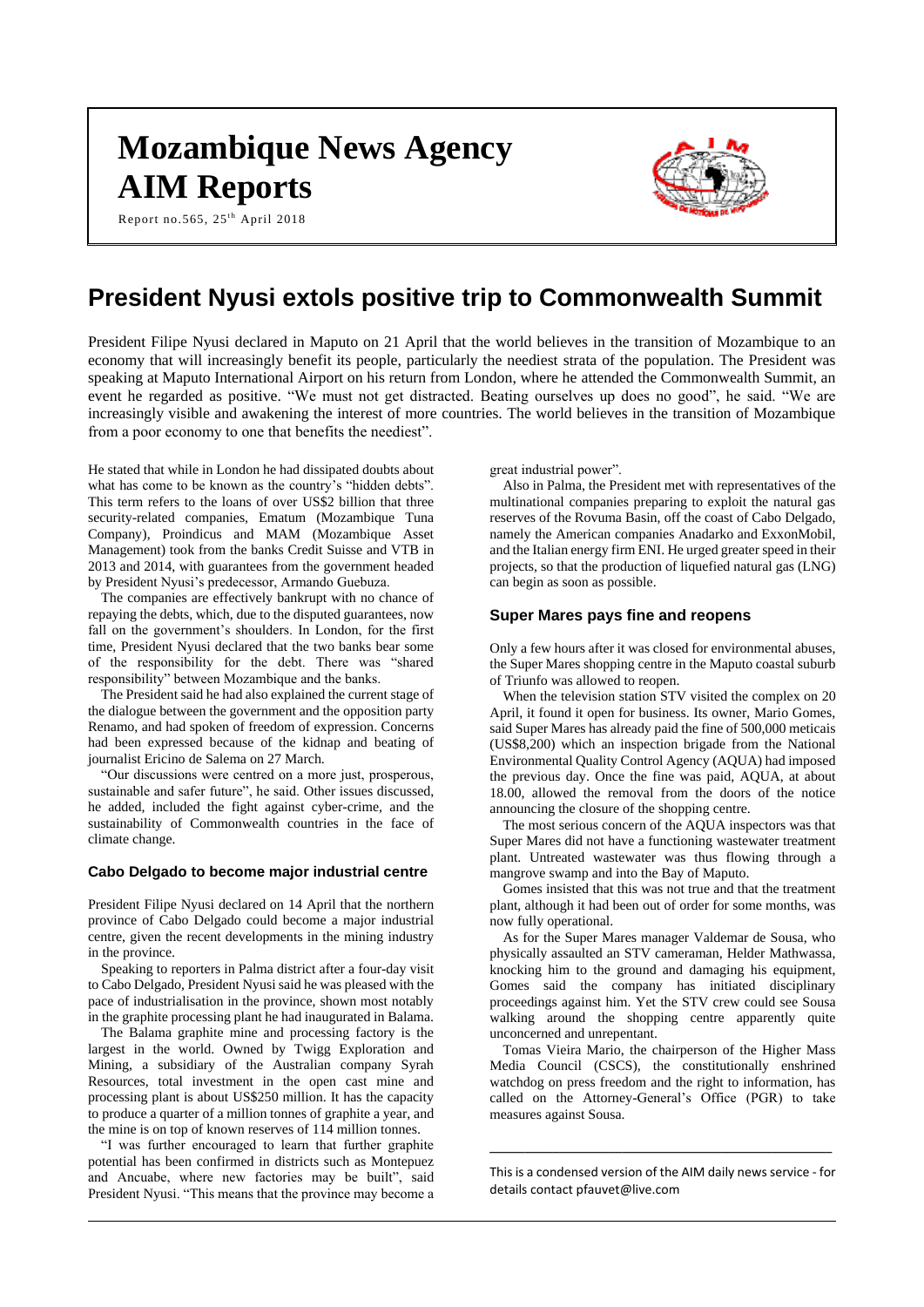# **Rhino horn seized at Maputo Airport**

The Mozambican authorities on 15 April seized 4.2 kilos of rhinoceros horn from a Chinese citizen who was about to board a flight at Maputo International Airport.

According to a press release from the Mozambique Tax Authority (AT), the Chinese traveller was stopped before he could board a plane of Qatar Airways heading to Doha. His final destination was Hong Kong.

Since the trade is illegal, it is hard to estimate how much 4.2 kilos of rhino horn would sell for. But in recent years the demand for rhino horn in Asia, particularly in Vietnam, has made it more expensive than gold or cocaine.

This arrest follows the largest ever seizure of ivory in Mozambique on 12 April, when the AT opened a container at Maputo port and found 867 elephant tusks, weighing over 3.5 tonnes.

The container was supposedly being exported to Cambodia, but it was owned by a Chinese company with premises in Beluluane, on the outskirts of Maputo. The driver of the container has been detained, as has the customs broker who had handled the container and five other containers from the same company, the Chinese-owned Newlite.

# **Fall armyworm causes losses of over fifty per cent**

The insect pest known as the fall armyworm (the larval form of the moth Spodoptera frugiperda) has caused crop losses of between 50 and 60 per cent in the areas it has infested, according to Antonia Vaz, head of the plant health department in the Mozambican Ministry of Agriculture.

The pest appeared for the first time in Mozambique last year, and Vaz admitted that the authorities faced enormous difficulties in combating it.

Speaking to a video conference in Maputo, she said that the armyworm had infested 42,000 hectares of maize, but the situation has now been brought under control on 33,000 hectares. "We are looking at losses of about 50 to 60 per cent of production", she said. "There is a great effort to control the pest, so that we can help communities avoid food insecurity".

A researcher at the Agronomy Faculty in the Eduardo Mondlane University (UEM), Domingos Cugala, told the video conference that the difficulty in controlling the armyworm lies in its resistance to pesticides. "So chemicals are being tested that are acceptable to human health and to the environment, as well as botanical products", he said.

The authorities are drawing up a list of chemicals that can be used safely, but in rotation, so that the pest does not develop resistance to any one of them.

Jose Matsinhe, of the United Nations Food and Agriculture Organisation (FAO), said that the impact of the pest is not yet alarming. The maize planted in the first sowings, last year, escaped largely unscathed. But the crops planted in the second sowings, this year, are at greater risk, and could have a more serious social and economic impact.

The areas most affected are Niassa province, in the far north, with 65 per cent losses in the zones hit by the pest, Maputo province in the south (56 per cent losses), and Zambezia in the central region (46 per cent losses).

The fall armyworm is an invasive species native to the Americas. It has now spread to over 30 African countries, where it has caused damage estimated at over US\$13 billion.

# **Chronic malnutrition costs a billion dollars a year**

Mozambique is losing annually about 62 billion meticais (one billion US dollars), or almost 11 per cent of its Gross Domestic Product, became of chronic malnutrition, according to the government's Food and Nutritional Security Technical Secretariat (SETSAN).

To deal with this problem, which affects around 43 per cent of children under the age of five, SETSAN and the United Nations World Food Programme (WFP) on 12 April launched in Maputo a study entitled "Fill the Nutrient Gap", aimed at making household diets more nutritional.

Speaking at the launch, the SETSAN director of policies and planning, Claudia Lopes, noted that the level of chronic malnutrition among children has remained stubbornly high. It was 45 per cent in 1997, and since then it has only fallen by two percentage points, to 43 per cent.

"The rates are lower in the south, higher in the centre, and higher still in the north, where the prevalence of chronic malnutrition is over 50 per cent in Nampula and Cabo Delgado provinces", Lopes said. "The prevalence is higher in the rural areas – 46 per cent – and is increasing in the urban areas, from 29 per cent in 2003 to 35 per cent in 2011".

"We need to mobilise resources for more cost-effective actions, prioritising the most vulnerable strata of the population", she stressed.

Lopes said that good health depends on a balanced diet. Malnutrition in Mozambique is often caused by a poor diet, whereby households consume foodstuffs of low nutritional value. "There are cases in which people produce highly nutritional foods – but not for their own consumption", Lopes said. "Because of cultural reasons and taboos, they prefer to sell them".

The government, she continued, has identified the dietary gaps, but the initiatives underway to mitigate chronic malnutrition are being implemented in an isolated manner, and SETSAN wants a more dynamic, integrated effort to tackle the problem

#### *EU supports measures to improve nutrition*

The European Union has agreed to provide Mozambique with  $€30$  million (US\$37 million) to support the campaign for improved nutrition over the next four years.

The drive to combat chronic malnutrition is being undertaken by the Ministry of Health through the National Health Institute (INS).

Geert Anckaert, the head of operations in the Economic Development and Governance section of the EU delegation in Maputo, announced the financing on 19 April, during the launch of a project to assess nutrition programmes and policies.

This project seeks to compile and analyse data on maternal, infant and child health, to assess the effectiveness of health and nutrition programmes.

The scientific director of the INS, Eduardo Samo Gudo, described the launch as an opportunity for all those collaborating in the project to discuss the question of nutrition in Mozambique. Those collaborators include the John Hoskins University of the United States, the National Statistics Institute (INE), the Food and Nutritional Security Technical Secretariat (SETSAN), and the Finance and Education Ministries.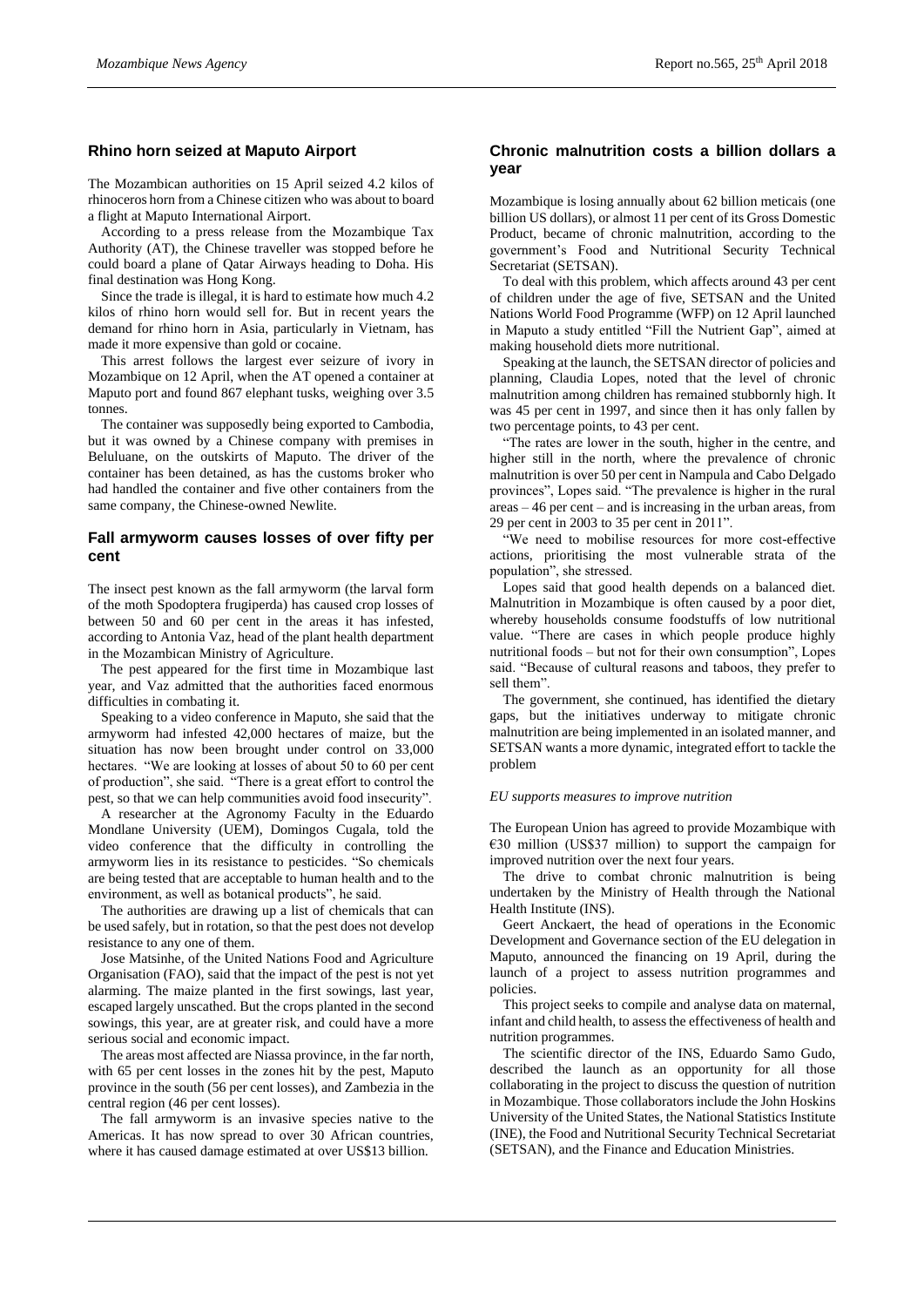### **Negligent Portuguese companies may be tried in absentia**

The Portuguese companies responsible for a scaffolding collapse in Maputo in 2015, in which five workers lost their lives, have disappeared from Mozambique without paying any compensation, and the Maputo City Court is now threatening to try them in absentia.

The collapse occurred on 15 July 2015, at a building under construction owned by the JAT group, and intended to house the future offices of the National Social Security Institute (INSS). Five workers fell to their deaths and a further 10 were injured. The building is 17 storeys high, and most of those who fell to the ground were working at a height of over 30 metres.

Building workers who spoke to AIM after the accident complained that they were working under "inhuman conditions" without any safety gear.

The contractor hired by JAT was the Portuguese company Britalar, which sub-contracted the scaffolding work to Cope Limitada. Cope was formed by four Portuguese citizens. After the accident Cope closed its Maputo offices, and three of the four Portuguese left the country. Only one, Antonio Noronha e Cardoso, is still in Maputo. The current whereabouts of the company are unknown. Britalar has also simply abandoned the country.

The Court has now published notices giving Britalar and Cope 30 days to contest the claims of the victims of the scaffolding collapse and their families for compensation. The Court warns that, if the two companies remain silent, they will be tried in absentia.

Britalar's head office is in Portugal, and three of the four Cope partners are also believed to be in Portugal. If the Maputo City Court does sentence the two companies to pay compensation to the victims of their negligence, cooperation from the Portuguese authorities will be required in enforcing that sentence.

#### **Nampula mayor takes office**

The new mayor of the northern city of Nampula, Paulo Vahanle, took office on 18 April, and called on all residents of the city to cooperate in implementing his programme for governance.

Vahanle is a member of the main opposition party Renamo, and he was elected mayor in a by-election held over two rounds, in January and March. Two rounds were necessary because in the first round no candidate secured the necessary 50 per cent of the vote. In the second round, Vahanle won with 58.6 per cent of the vote, while his rival, Amisse Cololo of the ruling Frelimo Party, took 41.4 per cent.

Addressing the crowd at his investiture as mayor, Vahanle declared that his programme for municipal governance rests on Renamo policies that call for participatory democracy, respect for public assets and the fight against corruption.

"We want the city of Nampula clean, in the first place, but also tranquil, safe and transformed into a garden where children, youth and adults, and all municipal citizens, can be proud that they live in Nampula", he said. "For that, we need a common denominator, which is collaboration. Our city needs all of us, without exception. We must all roll up our sleeves and work to make Nampula our home".

The government representative at the ceremony, Labour Minister Vitoria Diogo, stressed that the Nampula by-election

had taken place in a climate of harmony and peace, principles which should govern peaceful coexistence under the rule of law.

Diogo called for "equality and impartiality" in the treatment of citizens. She pledged central government support for the social and economic development of the city.

Vahanle is the only Renamo mayor in the country, largely because Renamo boycotted the 2013 municipal elections. That boycott also means that Renamo has no members in the Nampula Municipal Assembly. Therefore, Vahanle must work with an assembly that is dominated by the Mozambique Democratic Movement (MDM), which won an absolute majority in 2013.

Vahanle only has a few months to make a difference to the lives of Nampula citizens, since nationwide municipal elections are scheduled for 10 October.

#### **Three more Islamist attacks in Cabo Delgado**

The Islamist group that has been active in parts of the northern province of Cabo Delgado since last October has launched three more raids against villages, according to a report in the newssheet "Mediafax".

The epicentre of the jihadist insurgency is the district of Mocimboa da Praia where the first attacks against police premises occurred on 5 October. On 20 April the terrorist group returned to Mocimboa da Praia, attacking the village of Diaca Velha, near the boundary with Nangade district.

The attackers stole food and other goods, and killed a number of people. The "Mediafax" report could not put a figure on the number of casualties.

On 21 April, the Islamists attacked Mangwaza village in Palma district, where they killed one person, burnt down four houses and stole more food. And on 22 April, the group returned to Diaca Velha and the local population abandoned their homes, fleeing to the nearby village of Awassi. Three people are missing, believed to have been kidnapped by the raiders.

These attacks happened within a week of President Filipe Nyusi's working visit to Cabo Delgado.

The Mozambican police have neither confirmed nor denied the attacks. Contacted by "Mediafax", the spokesperson for the General Command of the police, Inacio Dina, asked for time to obtain information from Cabo Delgado.

However, the paper's sources report that the Defence and Security Forces in Cabo Delgado launched pursuit operations and captured 30 people believed to be members of the jihadist group.

Previously, Cabo Delgado provincial attorney's office remitted to the provincial court the case against 234 people arrested after the earlier attacks, 32 of whom are Tanzanian nationals. They are accused of crimes including first-degree murder, mercenaryism and the illegal possession and use of firearms. 155 of the accused are in preventive detention, while the other 79 have been released conditionally and are awaiting trial at home.

The prosecution says that none of the accused give clear motives for their actions, and will not say who ordered the attacks.

The group is known locally as "Al Shabaab", although it does not seem to have any formal connection with the Somali terrorist organisation of that name. Among its demands are the imposition of sharia law, a ban on the sale of alcoholic drinks, and the removal of secular monuments and Christian crosses.